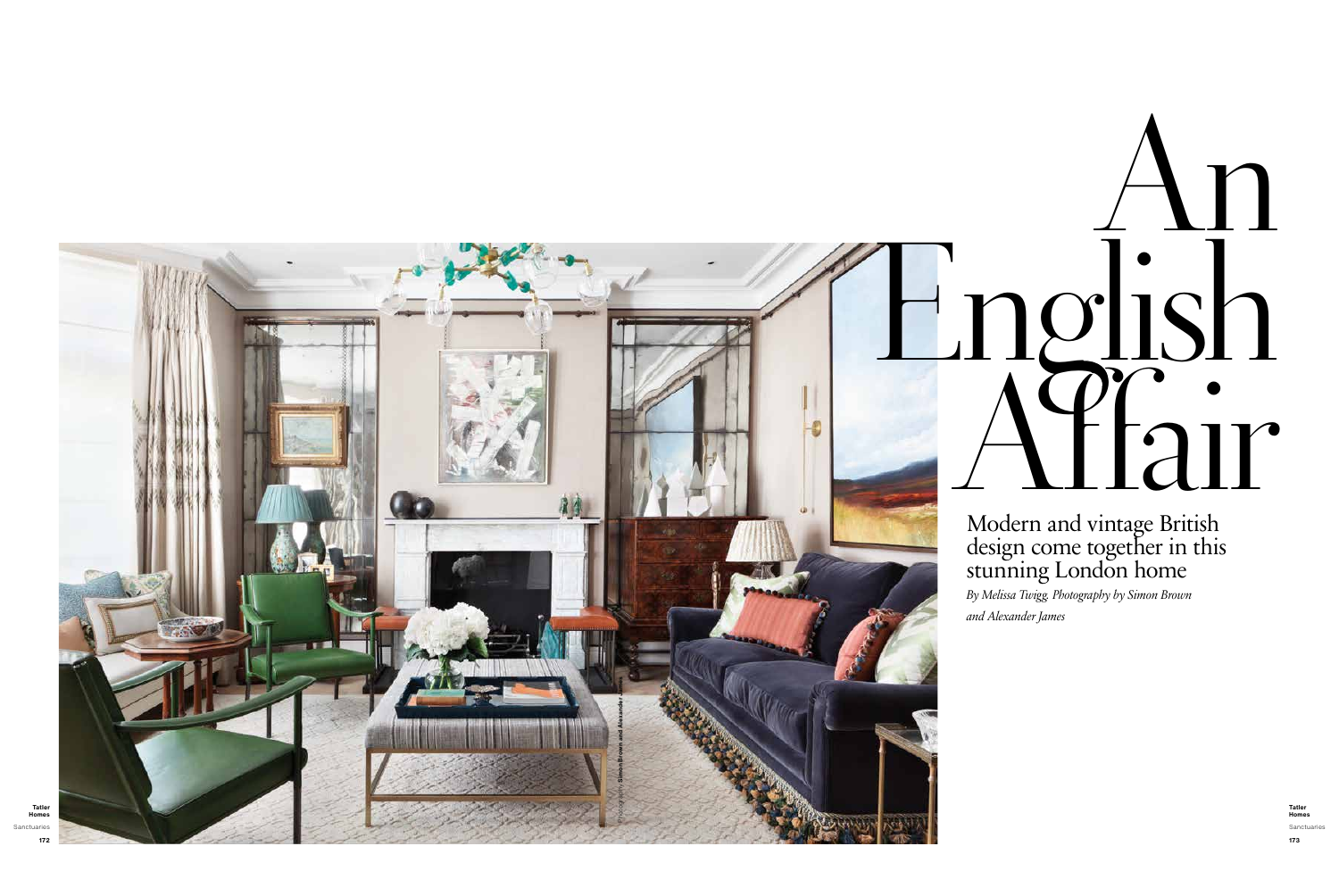

**Tatler Homes** Sanctuaries **175** 

The long-time residence of a English family of five was entirely restructured when the parents decided their now-teenage children were outgrowing the previous layout. Glaister and Miller-Robinson were given an impressive budget and a two-year timeline to give the house a complete makeover, which included creating three en-suite bedrooms for the teenagers and a design overhaul.

"What we love is having lots of detail and lots of time," says Glaister. "That way, we can source a beautiful artisan rug or create a bespoke handle at just the right curve to open with greasy hands. We never try to impose, but once we have listened to what the client wants, then we refine."

## ARTISTIC DIRECTION

In leafy West London, it is easy to imaging<br>that behind the rows of Victorian facadelie almost identical, upper-middle-class<br>recidences. But on a street near the glossy n leafy West London, it is easy to imagine that behind the rows of Victorian facades residences. But on a street near the glossy Hurlingham Club, with its lawn tennis courts and summer garden parties, is one of the most stylish dwellings in the capital. The brainchild of K&H Design, which was founded by Katie Glaister and Henry Miller-Robinson, this acclaimed abode has won awards for its thoughtful design.



For this particular house, all the walls were taken down and the space was entirely reconfigured, creating an extra 550sqft. The most striking space is the drawing room. With a grand bay window looking over the London streets and an imposing seascape painting on the wall opposite, it must surely be the hot topic at any dinner party.

"It all started with the art," says Glaister. "They love the oil painting that is hanging above the sofa and everything flowed from there, palette-wise. The wife loves tassels, so we re-upholstered the sofa and added the biggest, most scrumptious tassels."

**Left to right:** A Cogolin rug keeps the room light and bright; a view of the lush courtyard; the landscape painting selected for the drawing room influenced the interior palette; this custom-made shoe cabinet features cues from American folk art; Henry Miller-Robinson and Katie Glaister, cofounders of K&H Design

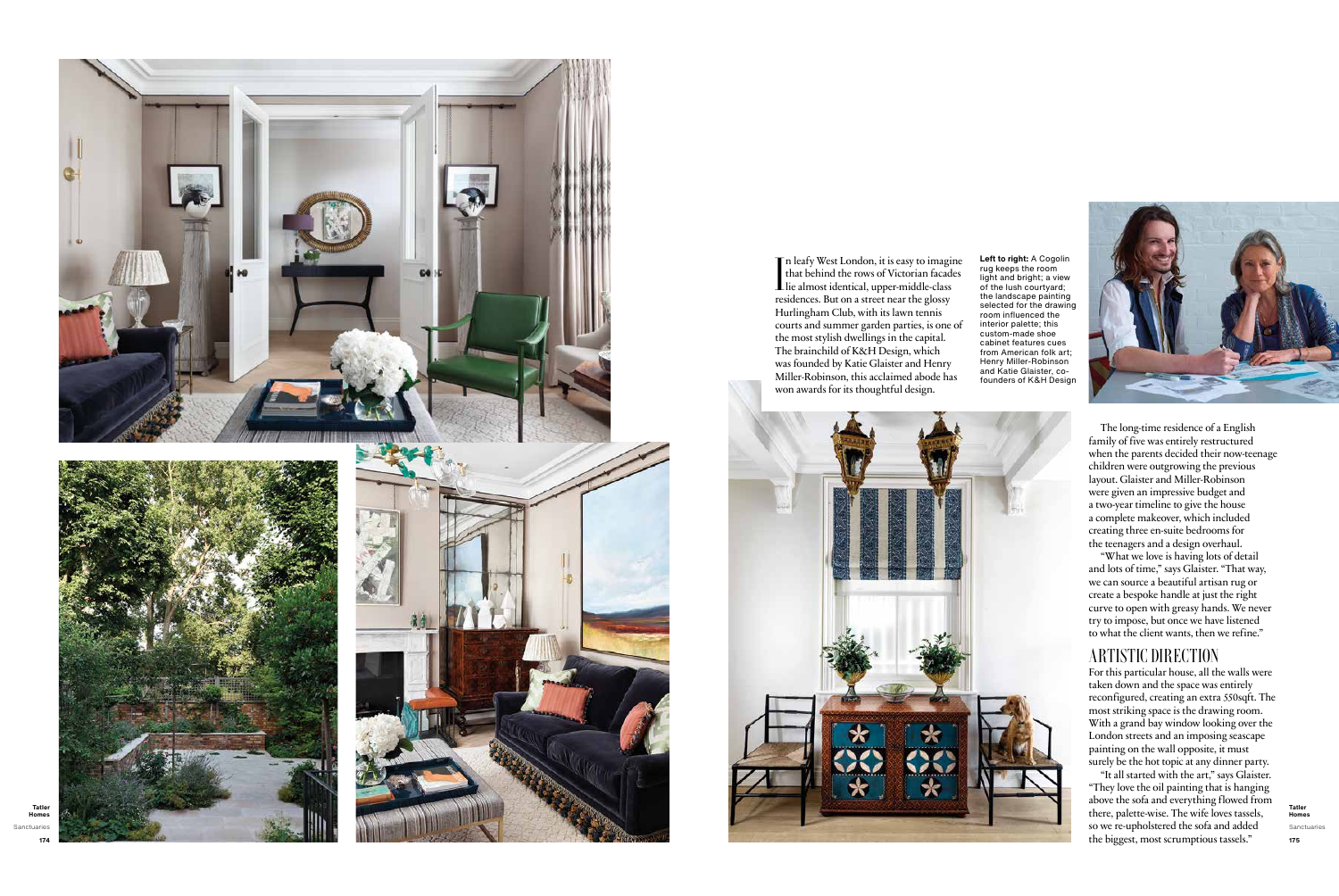The kitchen was inspired by the industrial-chic aesthetic of lofts in New York City,

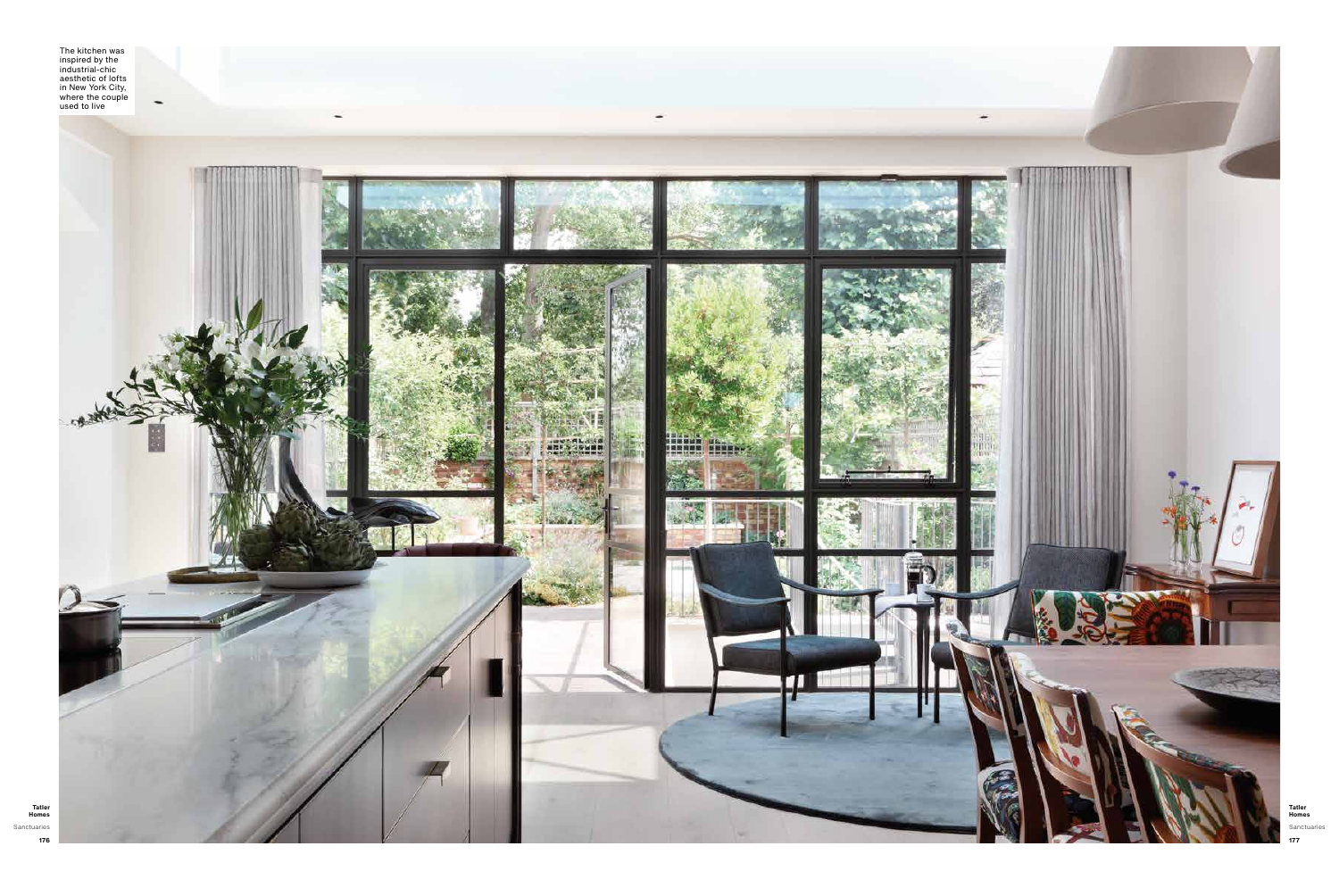**Left to right:** Brass hardware and





# "We always aim to bring period pieces up to the times"



**Tatler Homes** Sanctuaries **179** 

detailing on the cabinetry and island add a rugged touch to the kitchen; the dining area features a set of vintage chairs by Josef Frank for Svenskt Tenn; this bathroom was inspired by the street art of east London; a neon sign creates a focal point at the stairway, which also features bespoke steel and brass handrails by K&H Design

# CLEVER TOUCHES

To create the illusion of more space, the designers added antique mirrors from Rupert Bevan on either side of the mantlepiece, which reflect the afternoon light and blend in beautifully with the furniture and art. "We wanted the drawing room to feel like it's been with them forever, filled with pieces they could have inherited, but with very contemporary chairs added in," says Miller-Robinson, "We always aim to bring period pieces up to the times."

**178** depending on who is using the space.""We typically have a husband and wife both as clients, and while they may think they have aligned tastes, the details often differ," says Glaister. "The kitchen was an example of this. The husband is a passionate chef and when he's not working, he's thinking about cooking, so he wanted every professional appliance you can imagine. The wife just wanted somewhere to make a cup of tea or a gin and tonic, so we solved the problem by making the size of the island—which is itself a really beautiful piece—adjustable

In the kitchen, the duo wanted to create a sleek, modern space that could transform into a dining room in the evening, but would also be a hub for the entire family during the day. The owners had previously lived in New York and liked the industrial-chic aesthetic, so they added brass details to the metal framing, which complements the flooring.